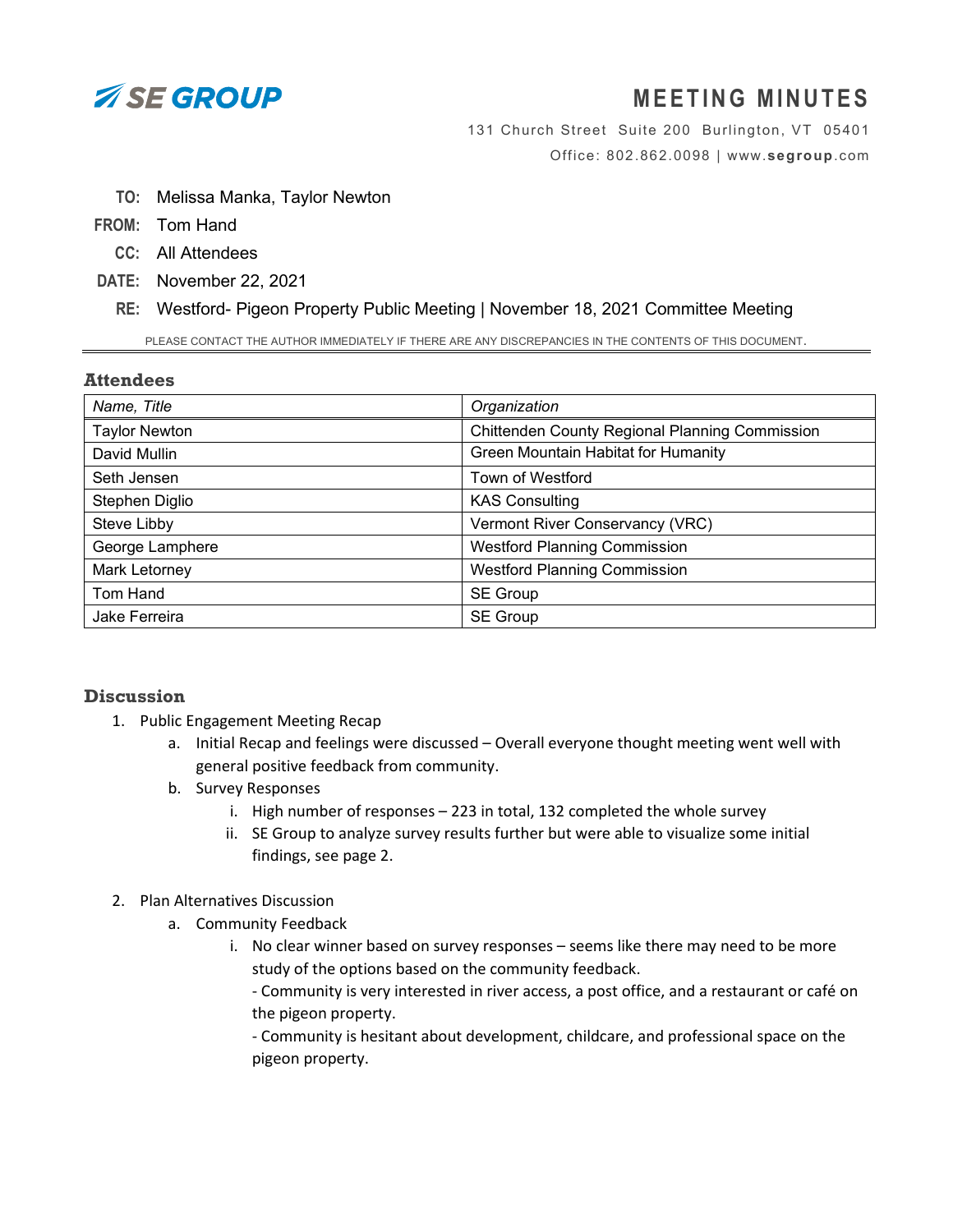1. In order of priorities for the redevelopment around the Westford Town Common, please rank the following items with your highest priorities listed at the top and your lowest priorities listed at the bottom.

| <b>Item</b>                                    | Overall<br>Rank | <b>Rank Distribution</b> | Score | No. of<br>Rankings |
|------------------------------------------------|-----------------|--------------------------|-------|--------------------|
| g. Public Access to the<br><b>Browns River</b> | 1               |                          | 891   | 145                |
| c. Post Office                                 | $\overline{2}$  |                          | 809   | 138                |
| e. Restaurant/Café                             | 3               |                          | 700   | 126                |
| a. Workforce/affordable<br>housing             | 4               |                          | 537   | 119                |
| h. Other?                                      | 5               |                          | 519   | 112                |
| f. Retail/Commercial Space                     | 6               |                          | 495   | 119                |
| d. Professional Office Space                   | 7               |                          | 487   | 123                |
| b. Childcare facility                          | 8               |                          | 485   | 122                |
|                                                |                 | Lowest<br>Highest        |       |                    |

Rank Rank

2. Is saving and rehabilitating the existing historic Pigeon Homestead an important aspect of this project to you?



3. Are the following important upgrades in the Westford Town Common Area?

|                                           | Yes | <b>No</b> | <b>Not Sure</b> |
|-------------------------------------------|-----|-----------|-----------------|
| <b>Traffic Calming</b><br>Checks          | 85  | 66        | 22              |
| Streetscape Improvements<br><b>Checks</b> | 88  | 65        | 22              |
| <b>Sidewalks</b><br>Checks                | 73  | 85        | 16              |
| Lighting<br>Checks                        | 61  | 80        | 32              |
| <b>Street Trees</b><br>Checks             | 100 | 51        | 23              |
| Road-side Parking<br>Checks               | 44  | 96        | 31              |